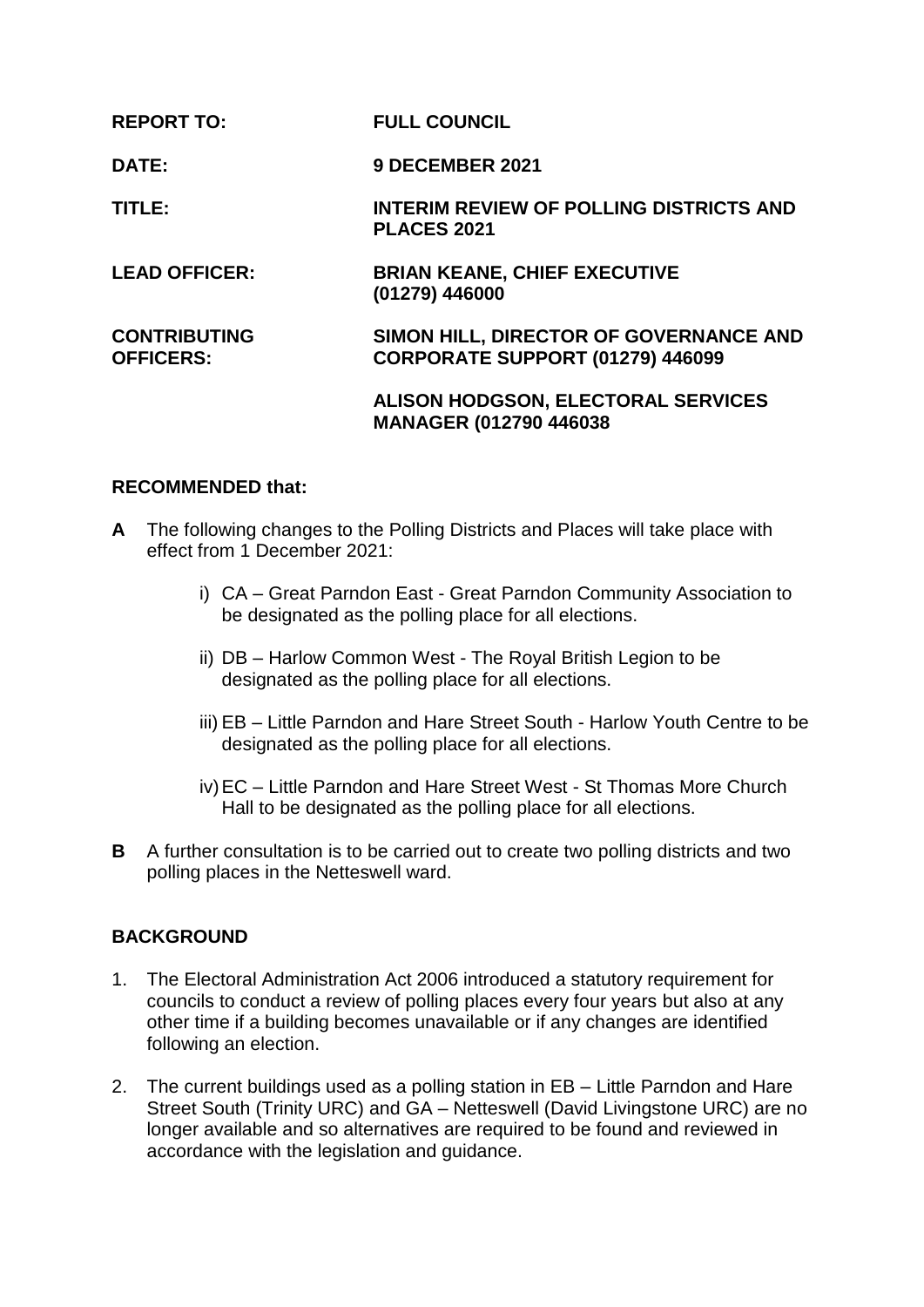- 3. Following the recommendation and encouragement from the Government to not use schools as a polling station in May 2021 this review seeks to confirm those alternative venues that were found and used instead of the schools.
- 4. The Council began this interim review on 1 October 2021 and gave everyone the opportunity to make a representation until 31 October 2021.
- 5. A notice of the review was published on the Council's website. A copy was also sent to all local Councillors, relevant polling places, other interested organisations and social media. The responses are attached as Appendix C.
- 6. The Council is required by law to divide its area into polling districts for the purpose of Parliamentary Elections and to designate polling places for those districts. The current list of polling districts and places is attached as Appendix A to the report.
- 7. Consideration must be given to the law and the Electoral Commission's Guidance. This means that the Council must:
	- a) Seek to ensure that all electors in the constituency have such reasonable facilities for voting as practicable in the circumstances;
	- b) Seek to ensure that so far as is reasonable and practicable, the polling places they are responsible for are accessible to all electors, including those who are disabled, and when considering the designation of a polling place, must have regard to the accessibility needs of disabled persons;
	- c) The polling place must be within the polling district (and therefore ward) unless special circumstances make it desirable to designate an area wholly or partly outside the district (for example, if no accessible parking can be identified in the district).

## **ISSUES/PROPOSALS**

- 8. The (Acting) Returning Officer has considered the following factors, in addition to those set out in paragraph 7 above:
	- a) Central or convenient location for the maximum number of electors in the ward;
	- b) Physical accessibility, especially for those with mobility difficulties;
	- c) Guaranteed availability;
	- d) Consistent availability;
	- e) Venue is well known to electors;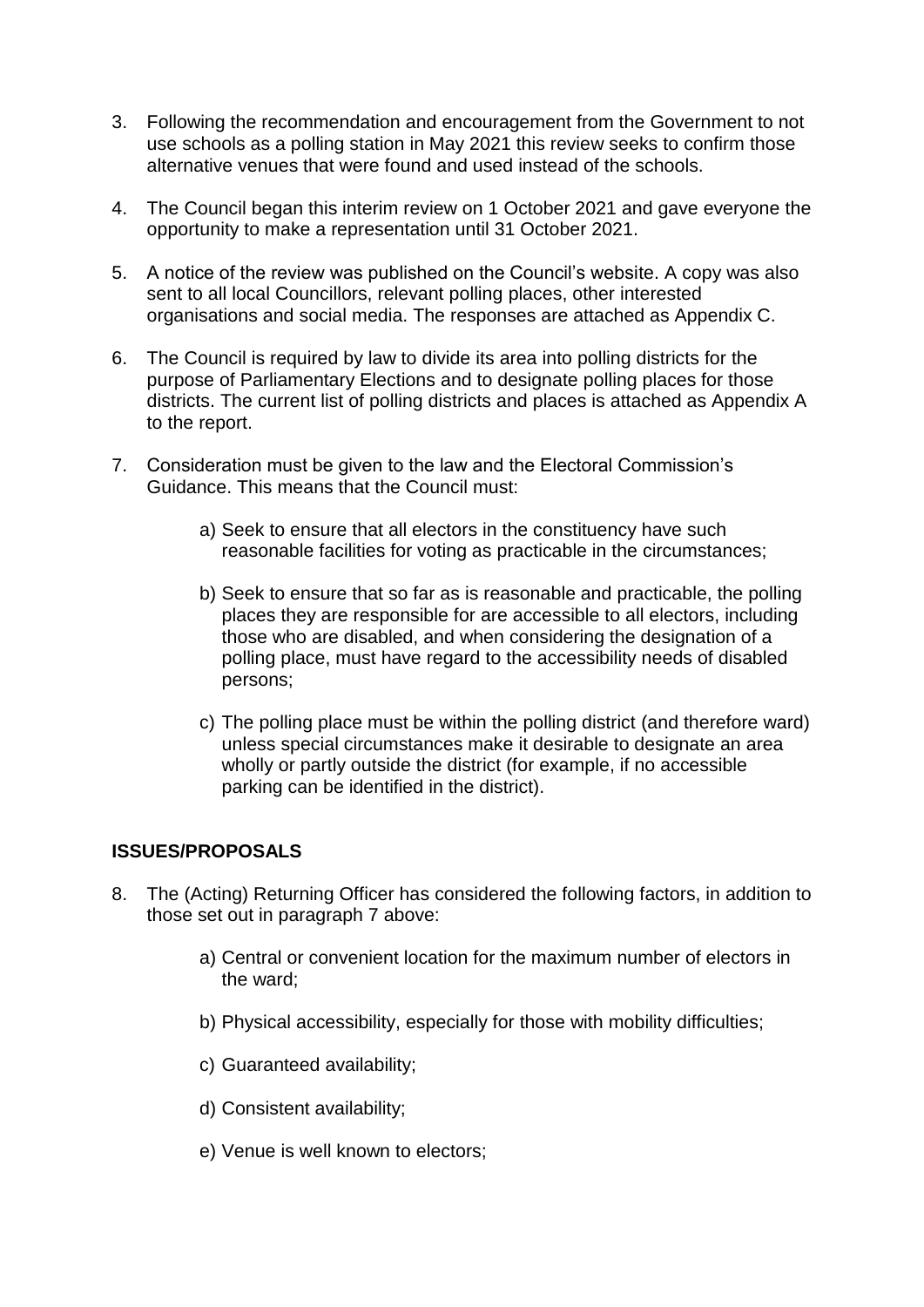- f) Cost;
- g) Condition of building and facilities; and
- h) Impartial and ethical use of the building/location.
- 9. The (Acting) Returning Officer's comments on representations received and any subsequent recommendations are below:
	- a) The current David Livingstone URC building is no longer in use, and we are unable to use it therefore an alternative is needed. It is also too small and has insufficient parking and disabled access.
	- b) The YCT building used in May was adequate although may not be able to cope with a large turnout or further social distancing measures.
	- c) Following UK Government advice received in 2021 we are trying not to use schools as a polling station so as not to disrupt the education of the children.
	- d) It is accepted that due to its size the polling district would benefit from two polling places and so a further consultation will be held to create two polling districts and two polling places in Netteswell.
	- e) We would be using the Our Lady of Fatima church hall, not the main Church building. It is in a prominent place, well seen from the road and there are plenty of places for signage.
	- f) The Our Lady of Fatima is a large size hall with good facilities, ample parking and good safe access, with a pedestrian crossing and bus stop on First Avenue close to the church.
	- g) The church hall has sufficient disabled access with a ramped entrance and all level access inside. There is disabled parking right by the entrance.
	- h) Following the voter turnout survey some voters are put off voting because of the parking difficulties and the church can overcome some of these difficulties.
	- i) The new proposal would increase election costs but will make voting more accessible and increase voter turnout.
- 10. All other polling districts and places received no representations in respect of them and are considered appropriate.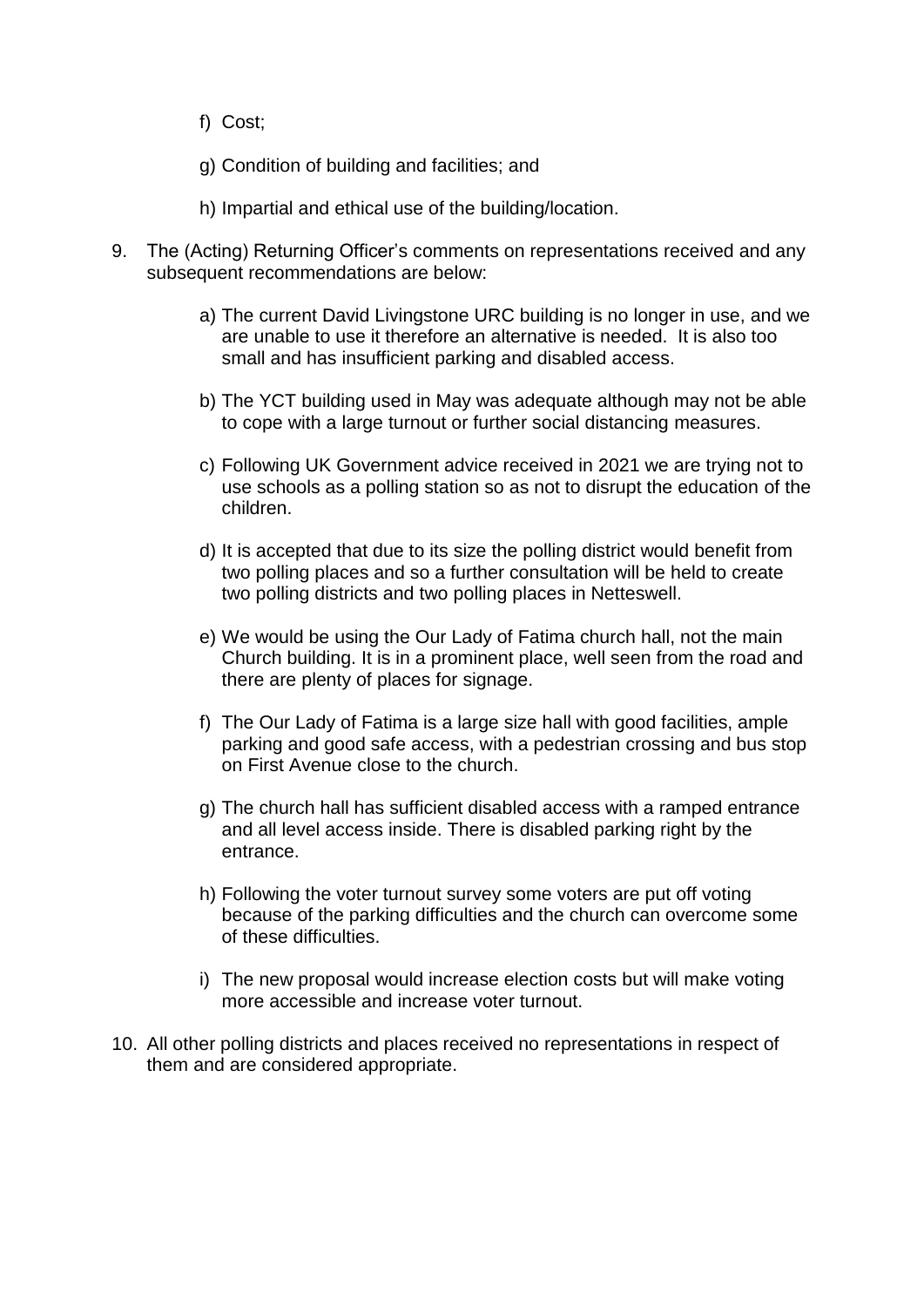## **Changes to a Polling Place Before the Next Statutory Review**

- 11. If a polling station becomes unavailable the (Acting) Returning Officer will first consider whether it is feasible to use a different room or area within a designated polling place.
- 12. If a polling place is or will become unavailable and sufficient time permits, a review will take place and a decision on a replacement polling place will be made by Full Council.
- 13. However, in an urgent situation where it is not feasible to make alternative arrangements within a designated polling place, such as the building was destroyed by fire or unsafe, the Council's Scheme of Delegation to Officers would apply whereby the Chief Executive, or another designated Officer in their absence, would identify and designate an alternative polling place taking into account paragraphs 5 and 7 above.

## **IMPLICATIONS**

**Environment and Planning (Includes Sustainability)** None specific. **Author: Andrew Bramidge, Director of Strategic Growth and Regeneration** 

#### **Finance (Includes ICT, and Property and Facilities)**

There may be some additional costs incurred where buildings other than schools are used. These costs can be met from within existing budgets.

**Author: Simon Freeman, Deputy to the Chief Executive and Director of Finance**

#### **Housing**

None specific. **Author: Andrew Murray, Director of Housing** 

#### **Community Wellbeing**

Appropriate bodies have been consulted over access needs. **Author: Jane Greer, Director of Communities and Environment**

#### **Governance (Includes HR)**

As contained in the report **Author: Simon Hill, Director of Governance and Corporate Support** 

#### **Appendices**

Appendix A – Current List of Polling Districts Appendix B – (Acting) Returning Officer's Representation Appendix C – Responses Received